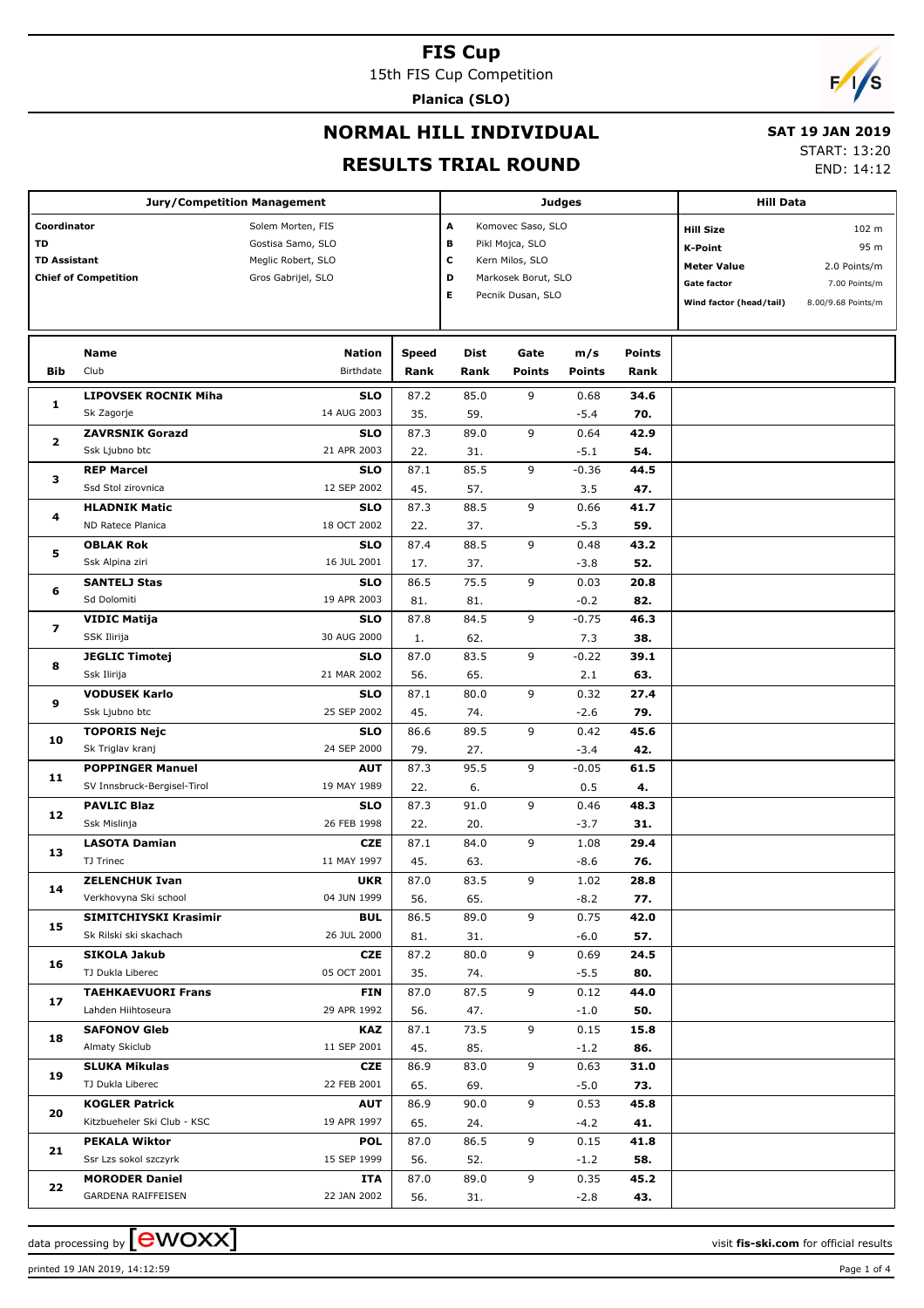15th FIS Cup Competition

**Planica (SLO)**

# $\sqrt{2}$

## **NORMAL HILL INDIVIDUAL**

### **SAT 19 JAN 2019**

## **RESULTS TRIAL ROUND**

START: 13:20 END: 14:12

|     | Name<br>Club                                        | <b>Nation</b><br>Birthdate | Speed       | Dist        | Gate          | m/s            | Points      |  |
|-----|-----------------------------------------------------|----------------------------|-------------|-------------|---------------|----------------|-------------|--|
| Bib |                                                     |                            | Rank        | Rank        | <b>Points</b> | <b>Points</b>  | Rank        |  |
| 23  | <b>NIEDERBERGER Lean</b><br>Bannalp-Wolfenschiessen | SUI<br>08 JAN 2003         | 87.0<br>56. | 82.5<br>70. | 9             | 0.25<br>$-2.0$ | 33.0<br>72. |  |
|     | <b>DEVYATKIN Nikita</b>                             | KAZ                        | 86.2        | 79.5        | 9             | 0.14           | 27.9        |  |
| 24  |                                                     | 03 APR 1999                | 86.         | 76.         |               | $-1.1$         | 78.         |  |
| 25  | <b>WILKINSON Canden</b>                             | <b>USA</b>                 | 86.5        | 74.5        | 9             | 0.18           | 17.6        |  |
|     | Steamboat Springs winter sports clu                 | 14 MAY 2002                | 81.         | 82.         |               | $-1.4$         | 84.         |  |
| 26  | <b>BRESADOLA Davide</b>                             | <b>ITA</b>                 | 87.1        | 93.0        | 9             | 0.22           | 54.2        |  |
|     | CS ESERCITO                                         | 10 SEP 1988                | 45.         | 13.         |               | $-1.8$         | 15.         |  |
| 27  | <b>KRZAK Jaroslaw</b>                               | <b>POL</b>                 | 86.9        | 85.5        | 9             | 0.01           | 40.9        |  |
|     | PKS Olimpijczyk                                     | 01 AUG 2000                | 65.         | 57.         |               | $-0.1$         | 61.         |  |
| 28  | SI Jeongheon                                        | <b>KOR</b>                 | 86.7        | 83.5        | 9             | 0.05           | 36.6        |  |
|     |                                                     | 19 MAY 1994                | 77.         | 65.         |               | $-0.4$         | 67.         |  |
| 29  | <b>KIETA Krzysztof</b>                              | <b>POL</b>                 | 86.4        | 87.5        | 9             | 0.00           | 45.0        |  |
|     | Wks Zakopane                                        | 25 JUL 2001                | 84.         | 47.         |               | 0.0            | 44.         |  |
| 30  | <b>TURSUNZHANOV Nurshat</b>                         | KAZ                        | 87.3        | 74.5        | 9             | $-0.13$        | 20.3        |  |
|     |                                                     | 08 FEB 2003                | 22.         | 82.         |               | 1.3            | 83.         |  |
| 31  | <b>PACURAR Radu Mihai</b>                           | <b>ROU</b>                 |             |             |               |                |             |  |
|     | Cs Dinamo rasnov                                    | 06 SEP 2001                |             |             |               |                |             |  |
| 32  | <b>CAMENZIND Noah</b>                               | SUI<br>06 AUG 2002         | 87.3        | 78.0        | 9             | $-0.42$        | 30.1        |  |
|     | Einsiedeln<br><b>HWANG Seokjae</b>                  | <b>KOR</b>                 | 22.<br>87.1 | 79.<br>74.0 | 9             | 4.1<br>$-0.39$ | 75.<br>21.8 |  |
| 33  |                                                     | 05 MAR 2001                | 45.         | 84.         |               | 3.8            | 81.         |  |
| 34  | <b>VANSKA Elias</b>                                 | <b>FIN</b>                 | 86.9        | 86.5        | 9             | $-0.60$        | 48.8        |  |
|     | Lieksa Ski club                                     | 20 JUL 1996                | 65.         | 52.         |               | 5.8            | 28.         |  |
|     | <b>SPULBER Mihnea Alexandru</b>                     | <b>ROU</b>                 | 87.5        | 79.5        | 9             | $-0.52$        | 34.0        |  |
| 35  | Acs Sacele                                          | 11 DEC 2000                | 14.         | 76.         |               | 5.0            | 71.         |  |
|     | <b>CECON Alexander</b>                              | ITA                        | 87.0        | 81.0        | 9             | $-0.35$        | 35.4        |  |
| 36  | MONTE LUSSARI                                       | 16 APR 2000                | 56.         | 73.         |               | 3.4            | 69.         |  |
|     | <b>RITZER Josef</b>                                 | <b>AUT</b>                 | 87.4        | 86.5        | 9             | $-0.83$        | 51.0        |  |
| 37  | WSV Woergl                                          | 11 SEP 2000                | 17.         | 52.         |               | 8.0            | 25.         |  |
|     | <b>FELDOREAN Andrei</b>                             | <b>ROU</b>                 | 86.4        | 77.0        | 9             | $-0.66$        | 30.4        |  |
| 38  | Acs Sacele                                          | 13 APR 2000                | 84.         | 80.         |               | 6.4            | 74.         |  |
|     | <b>KOS Lovro</b>                                    | <b>SLO</b>                 | 87.3        | 89.5        | 9             | $-0.47$        | 53.5        |  |
| 39  | SSK Ilirija                                         | 23 JUL 1999                | 22.         | 27.         |               | 4.5            | 17.         |  |
| 40  | <b>BRESADOLA Giovanni</b>                           | ITA                        | 87.2        | 92.0        | 9             | -0.27          | 56.6        |  |
|     | <b>GS MONTE GINER</b>                               | 17 FEB 2001                | 35.         | 16.         |               | 2.6            | 10.         |  |
| 41  | <b>CACINA Daniel Andrei</b>                         | <b>ROU</b>                 |             |             |               |                |             |  |
|     | Cs Dinamo rasnov                                    | 17 OCT 2001                |             |             |               |                |             |  |
| 42  | <b>HOLIK Frantisek</b>                              | CZE                        | 87.0        | 85.0        | 9             | $-0.69$        | 46.7        |  |
|     | Lomnice-Dukla                                       | 23 OCT 1998                | 56.         | 59.         |               | 6.7            | 33.         |  |
| 43  | <b>VASKUL Andrii</b>                                | <b>UKR</b>                 | 87.4        | 88.5        | 9             | 0.06           | 46.5        |  |
|     | Vorokhta Ski school                                 | 01 APR 1999                | 17.         | 37.         |               | $-0.5$         | 35.         |  |
| 44  | <b>PRISLIC Ernest</b>                               | <b>SLO</b>                 |             |             |               |                |             |  |
|     | SK Zagorje                                          | 30 SEP 1993                |             |             |               |                |             |  |
| 45  | <b>ROBNIK Luka</b><br>SSK Ljubno BTC                | <b>SLO</b><br>25 OCT 2001  | 87.2        | 92.0        | 9             | 0.37           | 51.0        |  |
|     | <b>CHO Sungwoo</b>                                  | KOR                        | 35.<br>87.6 | 16.<br>86.5 | 9             | $-3.0$<br>0.02 | 25.<br>42.8 |  |
| 46  |                                                     | 01 JAN 2000                | 6.          | 52.         |               | $-0.2$         | 55.         |  |
|     | <b>MAYLAENDER Axel</b>                              | GER                        | 87.6        | 87.0        | 9             | -0.09          | 44.9        |  |
| 47  | Sc Degenfeld                                        | 02 AUG 1998                | 6.          | 51.         |               | 0.9            | 46.         |  |
|     | <b>VETELAINEN Jonne</b>                             | <b>FIN</b>                 | 87.1        | 88.0        | 9             | $-0.28$        | 48.7        |  |
| 48  | Kuusamon Era-veikot                                 | 12 JUL 2000                | 45.         | 41.         |               | 2.7            | 29.         |  |
|     |                                                     |                            |             |             |               |                |             |  |

data processing by **CWOXX**  $\blacksquare$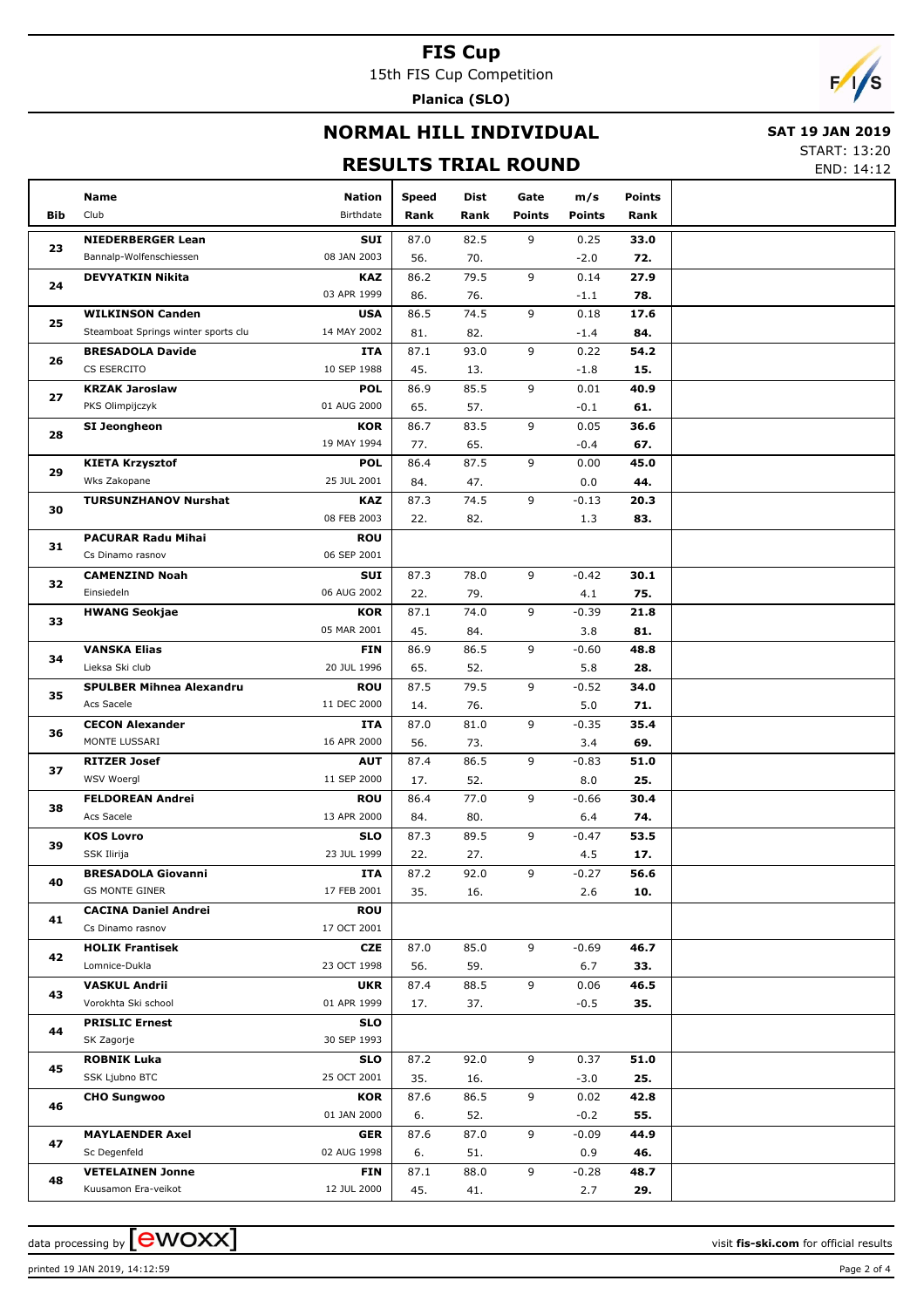15th FIS Cup Competition

**Planica (SLO)**

# $F/1/s$

## **NORMAL HILL INDIVIDUAL**

### **SAT 19 JAN 2019**

## **RESULTS TRIAL ROUND**

START: 13:20

END: 14:12

|     | Name                                        | Nation                    | <b>Speed</b> | Dist       | Gate          | m/s            | Points      |  |
|-----|---------------------------------------------|---------------------------|--------------|------------|---------------|----------------|-------------|--|
| Bib | Club                                        | Birthdate                 | Rank         | Rank       | <b>Points</b> | <b>Points</b>  | Rank        |  |
|     | <b>KALINICHENKO Vitaliy</b>                 | <b>UKR</b>                | 87.3         | 90.0       | 9             | $-0.12$        | 51.2        |  |
| 49  | Vorokhta Ski School                         | 09 AUG 1993               | 22.          | 24.        |               | 1.2            | 24.         |  |
|     | <b>HAFNAR Mark</b>                          | <b>SLO</b>                | 87.7         | 90.5       | 9             | $-0.15$        | 52.5        |  |
| 50  | Sk Triglav kranj                            | 11 APR 2002               | 4.           | 23.        |               | 1.5            | 19.         |  |
|     | <b>KAVILO Henri</b>                         | <b>FIN</b>                | 87.2         | 83.5       | 9             | $-0.57$        | 42.5        |  |
| 51  | Puijon Hiihtoseura                          | 05 JUL 1999               | 35.          | 65.        |               | 5.5            | 56.         |  |
|     | <b>CHEN Zhe</b>                             | <b>CHN</b>                | 87.6         | 79.5       | 9             | $-0.70$        | 35.8        |  |
| 52  |                                             | 09 MAR 1993               | 6.           | 76.        |               | 6.8            | 68.         |  |
| 53  | <b>HU Jingtao</b>                           | <b>CHN</b>                | 87.6         | 82.0       | 9             | $-0.33$        | 37.2        |  |
|     |                                             | 02 NOV 2001               | 6.           | 72.        |               | 3.2            | 66.         |  |
| 54  | <b>STOSEL Kacper</b>                        | <b>POL</b>                | 87.2         | 84.0       | 9             | $-0.09$        | 38.9        |  |
|     | Azs Zakopane                                | 07 JAN 2001               | 35.          | 63.        |               | 0.9            | 64.         |  |
| 55  | LI Chao                                     | <b>CHN</b>                | 87.3         | 82.5       | 9             | $-0.37$        | 38.6        |  |
|     | Jilin Inst. of Physical Education           | 07 SEP 1988               | 22.          | 70.        |               | 3.6            | 65.         |  |
| 56  | <b>RESINGER Peter</b>                       | <b>AUT</b>                | 87.1         | 89.5       | 9             | $-0.11$        | 50.1        |  |
|     | SV Schwarzach                               | 28 JUN 2000               | 45.          | 27.        |               | 1.1            | 27.         |  |
| 57  | <b>SAMEC Matevz</b>                         | <b>SLO</b>                | 87.2         | 96.0       | 9             | $-0.05$        | 62.5        |  |
|     | SSK Ljubno BTC                              | 20 AUG 1997               | 35.          | 4.         |               | 0.5            | 1.          |  |
| 58  | <b>GIBSON Hunter</b>                        | <b>USA</b>                | 87.0         | 73.0       | 9             | $-0.14$        | 17.4        |  |
|     | Norge Ski Club                              | 30 MAR 2001               | 56.          | 86.        |               | 1.4            | 85.         |  |
| 59  | <b>GRILC Tjas</b>                           | <b>SLO</b>                | 87.6         | 91.5       | 9             | $-0.17$        | 54.6        |  |
|     | Ssd Stol zirovnica                          | 03 SEP 2001               | 6.           | 19.        |               | 1.6            | 13.         |  |
| 60  | <b>SKUPIEN Damian</b>                       | <b>POL</b>                | 86.9         | 89.0       | 9             | $-0.05$        | 48.5        |  |
|     | Ts Wisla zakopane                           | 21 SEP 1999               | 65.          | 31.        |               | 0.5            | 30.         |  |
| 61  | <b>KARLEN Gabriel</b>                       | SUI                       | 86.8         | 88.0       | 9             | 0.00           | 46.0        |  |
|     | Gstaad                                      | 10 MAR 1994               | 72.          | 41.        |               | 0.0            | 39.         |  |
| 62  | <b>SCHLUETTER Anton</b>                     | <b>GER</b>                | 86.8         | 86.0       | 9             | 0.11           | 41.1        |  |
|     | SC Motor Zella-Mehlis                       | 20 OCT 1997               | 72.          | 56.        |               | $-0.9$         | 60.         |  |
| 63  | <b>GALIANI Mattia</b>                       | ITA                       | 87.3         | 87.5       | 9             | $-0.09$        | 45.9        |  |
|     | GARDENA RAIFFEISEN                          | 05 MAY 2002               | 22.          | 47.        |               | 0.9            | 40.         |  |
| 64  | <b>WEIGEL Cedrik</b><br>SG Nickelhuette Aue | <b>GER</b>                | 87.4         | 91.0       | 9             | $-0.24$        | 54.3        |  |
|     |                                             | 15 DEC 1998               | 17.          | 20.        |               | 2.3            | 14.         |  |
| 65  | <b>SELL Adrian</b><br>Sv Messstetten        | <b>GER</b><br>28 APR 1998 | 87.4         | 94.0       | 9             | 0.24           | 56.1        |  |
|     |                                             | <b>HUN</b>                | 17.          | 8.<br>88.0 | 9             | $-1.9$<br>0.19 | 12.<br>44.5 |  |
| 66  | <b>MOLNAR Florian</b><br>Koszegi SE         | 14 MAR 2002               | 87.6<br>6.   | 41.        |               | $-1.5$         | 47.         |  |
|     | <b>MARUSIAK Yevhen</b>                      | <b>UKR</b>                | 87.1         | 88.0       | 9             | $-0.05$        | 46.5        |  |
| 67  | Verkhovyna Ski school                       | 16 MAR 2000               | 45.          | 41.        |               | 0.5            | 35.         |  |
|     | <b>LACKNER Thomas</b>                       | <b>AUT</b>                | 87.5         | 96.5       | 9             | 0.26           | 60.9        |  |
| 68  | HSV Absam-Bergisel-Tirol                    | 09 APR 1993               | 14.          | 2.         |               | $-2.1$         | 5.          |  |
|     | <b>VODUSEK Lovro</b>                        | <b>SLO</b>                | 87.3         | 93.5       | 9             | 0.39           | 53.9        |  |
| 69  | Ssk Ljubno btc                              | 28 DEC 2000               | 22.          | 10.        |               | $-3.1$         | 16.         |  |
|     | <b>GASIENICA Patrick</b>                    | <b>USA</b>                | 86.9         | 88.0       | 9             | 0.25           | 44.0        |  |
| 70  | Norge Ski club                              | 28 NOV 1998               | 65.          | 41.        |               | $-2.0$         | 50.         |  |
|     | <b>SCHARFFS Greyson</b>                     | <b>USA</b>                | 86.8         | 87.5       | 9             | 0.54           | 40.7        |  |
| 71  | Park City Ski and Snowboard                 | 21 DEC 2001               | 72.          | 47.        |               | $-4.3$         | 62.         |  |
|     | <b>REISENAUER Janni</b>                     | <b>AUT</b>                | 87.1         | 94.0       | 9             | 0.84           | 51.3        |  |
| 72  | TSU St. Veit-Salzburg                       | 07 NOV 1997               | 45.          | 8.         |               | $-6.7$         | 22.         |  |
|     | <b>YANG Guang</b>                           | <b>CHN</b>                | 86.8         | 90.0       | 9             | 0.41           | 46.7        |  |
| 73  |                                             | 11 MAY 1984               | 72.          | 24.        |               | $-3.3$         | 33.         |  |
|     | <b>CECON Francesco</b>                      | ITA                       |              |            |               |                |             |  |
| 74  | <b>BACHMANN SCSDRL</b>                      | 13 NOV 2001               |              |            |               |                |             |  |

printed 19 JAN 2019, 14:12:59 Page 3 of 4

data processing by **CWOXX** and  $\overline{C}$  and  $\overline{C}$  and  $\overline{C}$  and  $\overline{C}$  and  $\overline{C}$  and  $\overline{C}$  and  $\overline{C}$  and  $\overline{C}$  and  $\overline{C}$  and  $\overline{C}$  and  $\overline{C}$  and  $\overline{C}$  and  $\overline{C}$  and  $\overline{C}$  and  $\overline{C}$